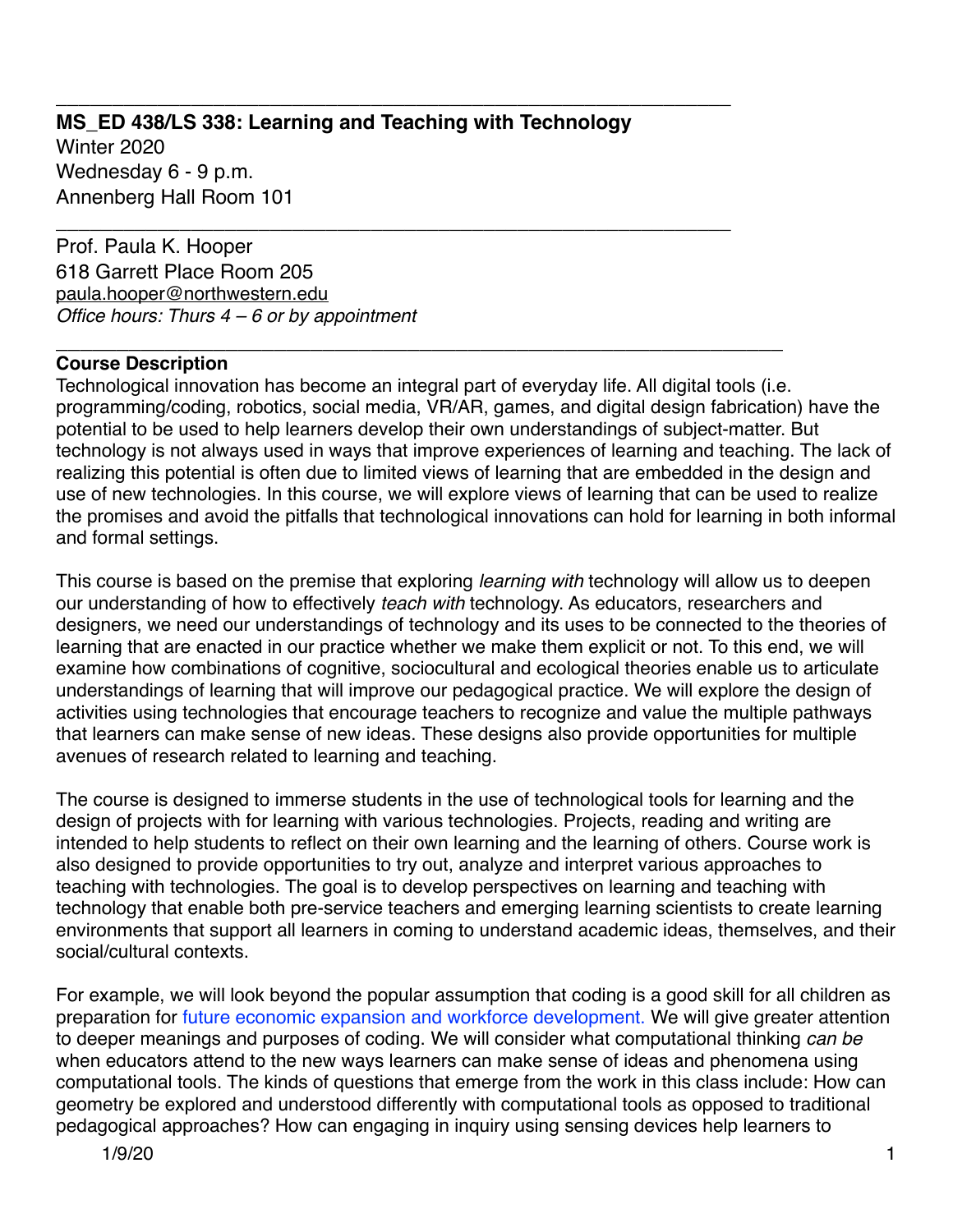expand their sense of possibility for what they can make, learn and do? How does the cultural context of learning inform how technology can be taken up to support learning? What new purposes and meanings for technology use might young people generate for themselves?

Core strands of activity in the course include:

- 1) **Class Participation & Pedagogical Leaders**: Activities during class will often be informed by the readings. So students must come prepared to class with thorough reading of the material that is assigned. This preparation may include how specific passages have provoked new ideas and questions. Each student will participate in a Pedagogical Leaders group who will read and prepare an activity for the class based on an optional reading.
- 2) **Technology Inquiries & Field Work** Students will create projects that involve making artifacts with technologies in order to explore the understanding of a phenomena. Several of these inquiries will be done in class and class discussions will include reflection on learning and encountering phenomena in ways that are made possible by features of the technologies. One of these projects will be done as a field work experience on site at a middle school maker space program.
- 3) **Learning & Teaching with Technology Journal** Each week, students will capture observations and questions about learning and teaching with technology. At the beginning of the course, these questions may be based on situations you have seen in the world. For example, why is it that young children are so easily engaged in using iPhones? Is there something about the quality of easily taking and reviewing pictures with mobile devices that can enhance children's exploration of science? What kinds of questions can teachers ask that encourage or constrain students' explorations of ideas about force and motion using robotics? Towards the middle of the course, students will develop a focused investigation and begin to use their journal to design an activity focused on using technology in ways that are informed by course readings and reflections. These reflections should include reference to relevant course readings and will inform the final project.
- 4) **Final Project: Learning, Teaching, Inquiry, and Play** The last several weeks of the course will be spent designing an activity/project that integrates uses of technology with learning some area of content. There will be several options for how to structure this project. One structure will be to try this activity with a small group of learners for at least three sessions. Another approach could be working with a group of classmates to learn how to use a technology that is new to you. Regardless of the approach for the projects, you will be required to collect data from learning sessions and analyze it in connection with the readings and reflections throughout the course. Your analysis and reflections on the project will be submitted as a **final paper** to share your new ideas about learning and teaching with technology. During our final class during Exam Week, you (or your group) will give a **class presentation** that is focused on an aspect of your project that surprised you or you still wonder about.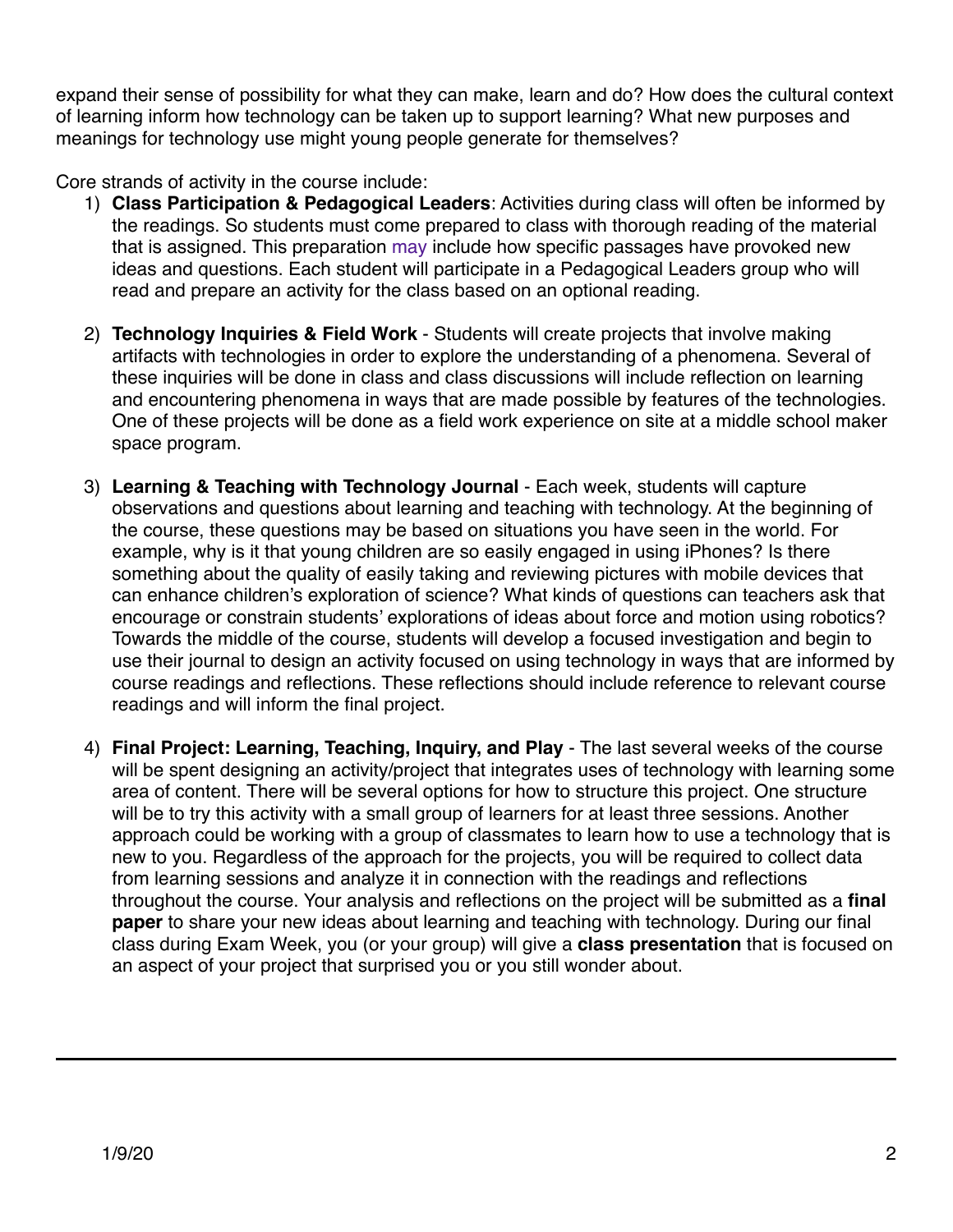#### **Approach to Feedback:**

You will receive feedback on your writing and other work for this course in several ways including: written feedback on Canvas, oral discussions and work conferences, and peer feedback. Feedback is a key part of a conversation about your ideas and a space to push your thinking on core concepts and passages from the readings and other class activities. Think about the feedback as formative. Framing much of your writing as a journal emphasizes that comments *are aimed at your learning* and are meant to help us engage in written dialogue that will deepen your thinking and improve your writing over time. Use feedback to inform your next written piece**.** Sometimes you will get specific suggestions for things to work on in your subsequent L&T Tech Journal entries. Questions may be raised pertaining to the big ideas of the course or to identify areas where you might reflect on your assumptions. There will also be opportunities to share passages that typify high quality in forms of creative, scholarly writing and encourage you to continue stretching into this craft.

Prof. Hooper is happy to talk about your writing, participation in class, work on projects, questions and concerns at any point during the quarter. Please send an email or come to office hours anytime. Also, there will be three scheduled meetings across the quarter for feedback and discussion about your ideas and how they are developing. These Writing/Work Conferences can be scheduled individually or in small groups. The first meeting will be during weeks 2 or 3, the second will be mid-term and the third will be during your work on your final project.

## **Summary of Assignments and Grading:**

The details of each assignment will be available on the Canvas site. See below for how they are weighted. All assignments are expected to be done within the time frames that are given on Canvas. Due dates/times are selected so as to give the maximum possible time to complete a task, while also leaving sufficient time to provide feedback that contributes to the progress of your thinking. Previous notice must be given to Prof. Hooper regarding concerns about timing for assignments or attendance.

| Grading                                                        |         |  |
|----------------------------------------------------------------|---------|--|
| <b>Final Project</b>                                           | 30%     |  |
| Learning & Teaching w/<br><b>Technology Journal</b>            | 15%     |  |
| <b>Technology Inquiries &amp; Field</b><br><b>Work project</b> | 15%     |  |
| <b>Pedagogical Leaders</b>                                     | 10%     |  |
| <b>Class Participation</b><br>& Writing/Work Conferences       | 30%     |  |
| total                                                          | $100\%$ |  |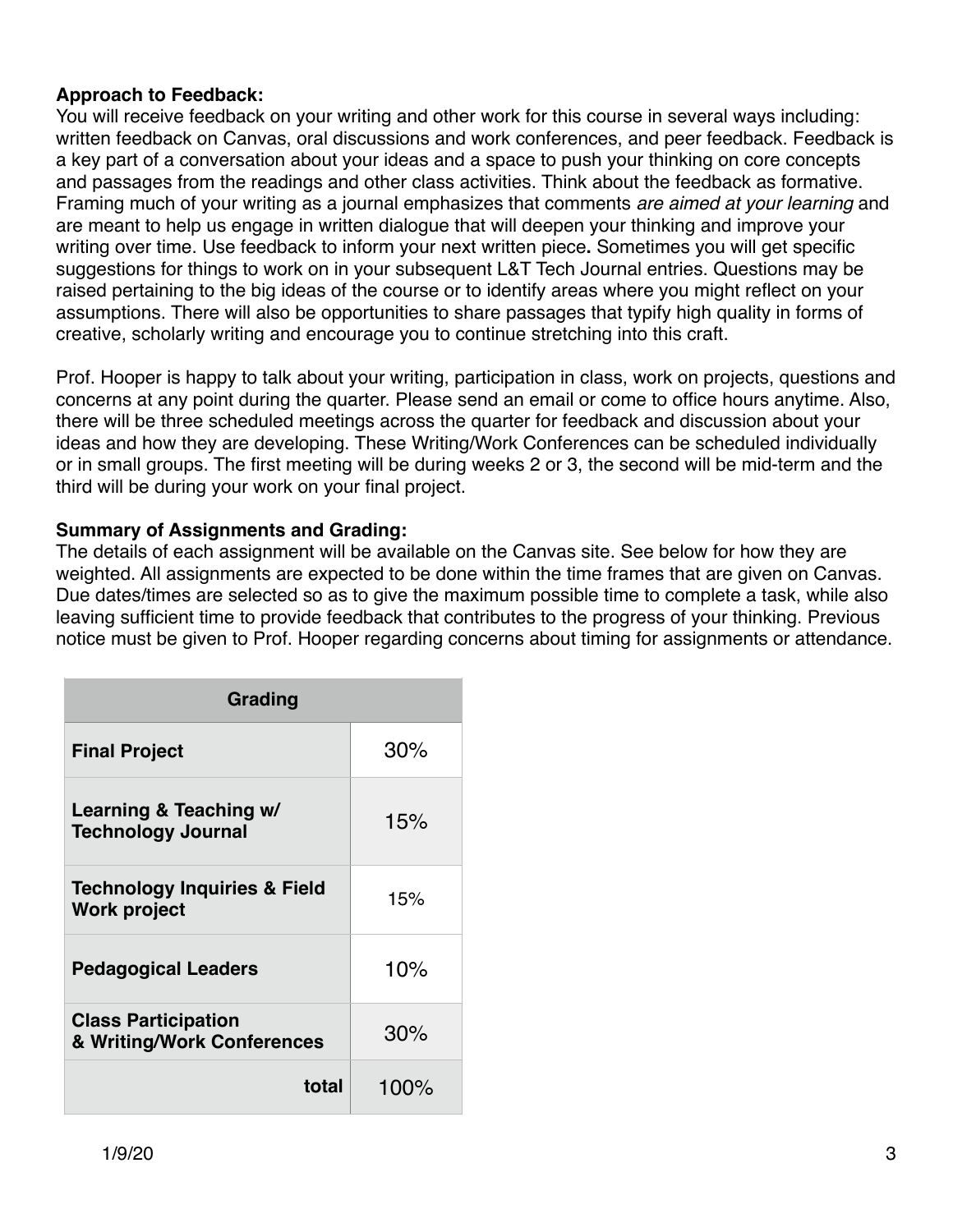#### \_\_\_\_\_\_\_\_\_\_\_\_\_\_\_\_\_\_\_\_\_\_\_\_\_\_\_\_\_\_\_\_\_\_\_\_\_\_\_\_\_\_\_\_\_\_\_\_\_\_\_\_\_\_\_\_\_\_\_\_\_\_\_\_ **Course policies:**

**School of Education and Social Policy Academic Integrity Statement**: Students in this course are required to comply with the policies found in the booklet, "Academic Integrity at Northwestern University: A Basic guide". All papers submitted for credit in this course must be submitted electronically unless otherwise instructed by the professor. Your written work may be tested for plagiarized content. For details regarding academic integrity at Northwestern or to download the guide, visit: <http://www.northwestern.edu/provost/policies/academic-integrity/index.html>

**Accommodations for Students with Disabilities**: Any student requesting accommodations related to a disability or other condition is required to register with AccessibleNU [\(accessiblenu@northwestern.edu](mailto:accessiblenu@northwestern.edu); 847-467-5530) and provide professors with an accommodation notification from AccessibleNU, preferably within the first two weeks of class. All information will remain confidential.\*\*

## **Course Readings & Materials**

Please purchase the following books (available at bookstore): *Mindstorms: Children, Computers, and Powerful Ideas* by Seymour Papert <https://www.amazon.com/Mindstorms-Children-Computers-Powerful-Ideas/dp/0465046746>

 $\mathcal{L}_\mathcal{L} = \{ \mathcal{L}_\mathcal{L} = \{ \mathcal{L}_\mathcal{L} = \{ \mathcal{L}_\mathcal{L} = \{ \mathcal{L}_\mathcal{L} = \{ \mathcal{L}_\mathcal{L} = \{ \mathcal{L}_\mathcal{L} = \{ \mathcal{L}_\mathcal{L} = \{ \mathcal{L}_\mathcal{L} = \{ \mathcal{L}_\mathcal{L} = \{ \mathcal{L}_\mathcal{L} = \{ \mathcal{L}_\mathcal{L} = \{ \mathcal{L}_\mathcal{L} = \{ \mathcal{L}_\mathcal{L} = \{ \mathcal{L}_\mathcal{$ 

*The Having of Wonderful Ideas* by Eleanor Duckworth https://www.amazon.com/Having-Wonderful-Essays-Teaching-Learning/dp/0807747300

Files for all of the other readings and written materials will be available through Canvas.

There will be opportunities for you to bring in and use some of your own materials and tools for some projects.

You will need to have access to a laptop (not tablet) for almost every class. Please let me know if you need help with this access.\*\*

*\*\* Please let Prof. Hooper know if you have any other concerns or needs about your participation in this course and/or access to materials.*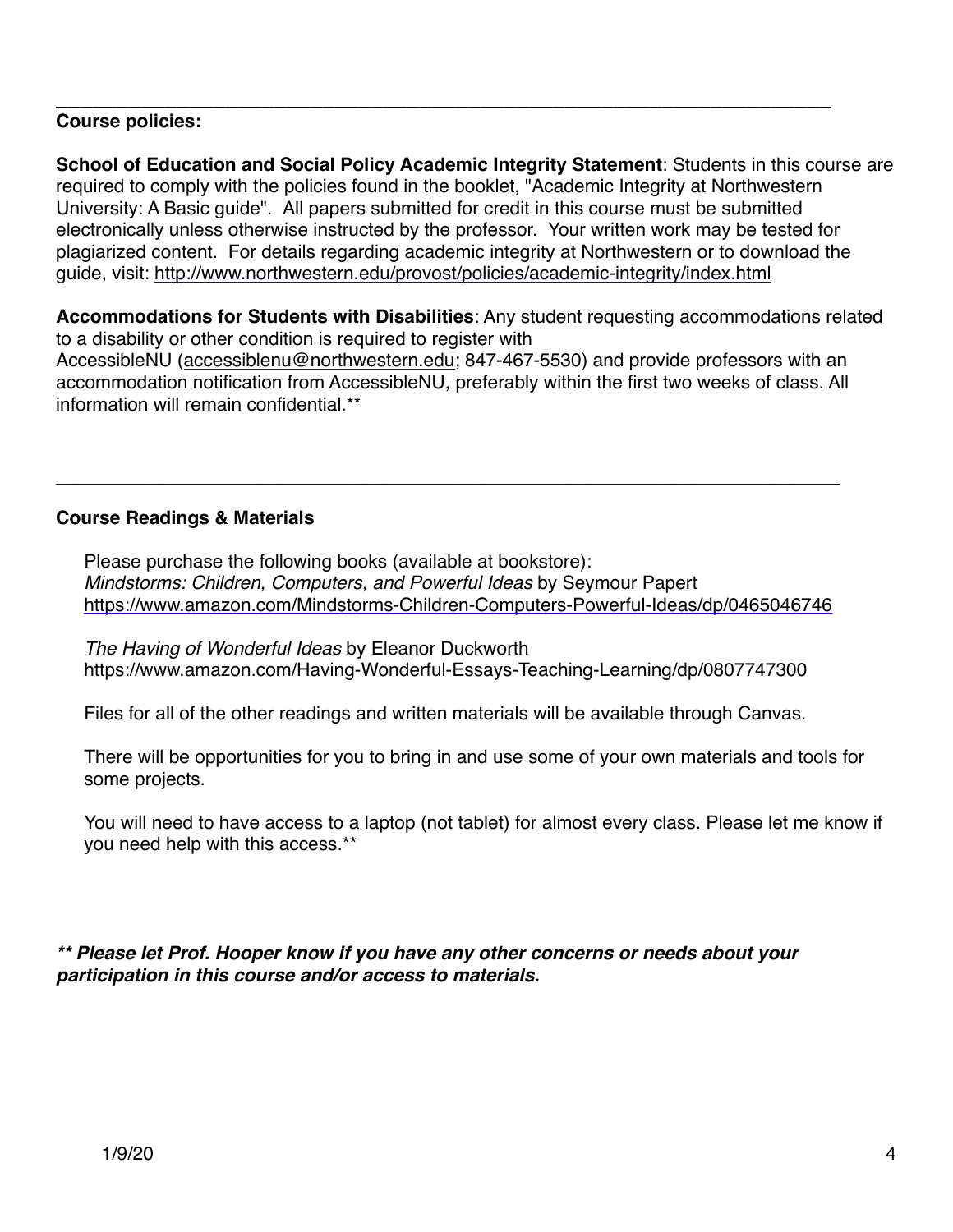## **Course Calendar and Assignments**

Changes to the timetable and/or assignments may occur in response to how learning progresses and the flow of the class. Any changes to assigned readings or the course schedule will be announced in class and posted on Canvas. All readings and assignments are due on the dates on which they are written unless otherwise noted.

| Week &<br><b>Theme</b>                                                                                                               | <b>In-Class Activities</b>                                                                                                                                                                                                                                                                         | <b>Readings</b>                                                                                                                                                                  | <b>Written Assignments &amp;</b><br><b>Projects</b>                                                                                                                                                                                                                                                                                                                                                                              |
|--------------------------------------------------------------------------------------------------------------------------------------|----------------------------------------------------------------------------------------------------------------------------------------------------------------------------------------------------------------------------------------------------------------------------------------------------|----------------------------------------------------------------------------------------------------------------------------------------------------------------------------------|----------------------------------------------------------------------------------------------------------------------------------------------------------------------------------------------------------------------------------------------------------------------------------------------------------------------------------------------------------------------------------------------------------------------------------|
| 1<br>1/8<br>"Reading the<br>World" of<br>Learning and<br>Teaching with<br>Technology                                                 | Introduction to course<br>$\blacksquare$<br>How do you think about<br>$\blacksquare$<br>learning and teaching<br>with technology?<br>- I notice  I Wonder<br><b>Building classroom</b><br>culture & community                                                                                      | Read during class:<br>- Syllabus<br>- Gears of My Childhood<br>(Papert 1980)                                                                                                     |                                                                                                                                                                                                                                                                                                                                                                                                                                  |
| $\overline{2}$<br>1/15<br>Theories and<br><b>Frameworks for</b><br>Learning<br>Influence<br>Teaching &<br>Design:<br>Constructionism | - Review course on<br>Canvas & Syllabus<br>- I Notice, I Wonder<br>Sharing ideas L & T<br>$\overline{\phantom{a}}$<br>Tech Journal #1:<br>Readings & Discussion<br>of Childhood Object<br>stories<br>Logo Turtle Graphics<br>Demo & Discussion<br><b>Participatory Lecture:</b><br>Constructionism | - Mindstorms: Chapter 1<br>(Papert 1980)<br>- 3 of the Childhood<br><b>Object stories (Turkle</b><br>2007, 2008)<br>Recommended Reading:<br>A Word for Learning<br>(Papert 1991) | - L & T Technology Journal #1<br>DUE Tues 1/14 @ 8 p.m.<br>• Write about an object from your<br>childhood that you enjoyed and<br>influenced your thinking in ways<br>that resonate with the Childhood<br><b>Object Stories</b><br>• Notice ways that you see<br>children using computational<br>objects (iPhone, iPad, toy, etc.)<br>What are they doing? What do<br>you wonder about how they are<br>thinking with the object? |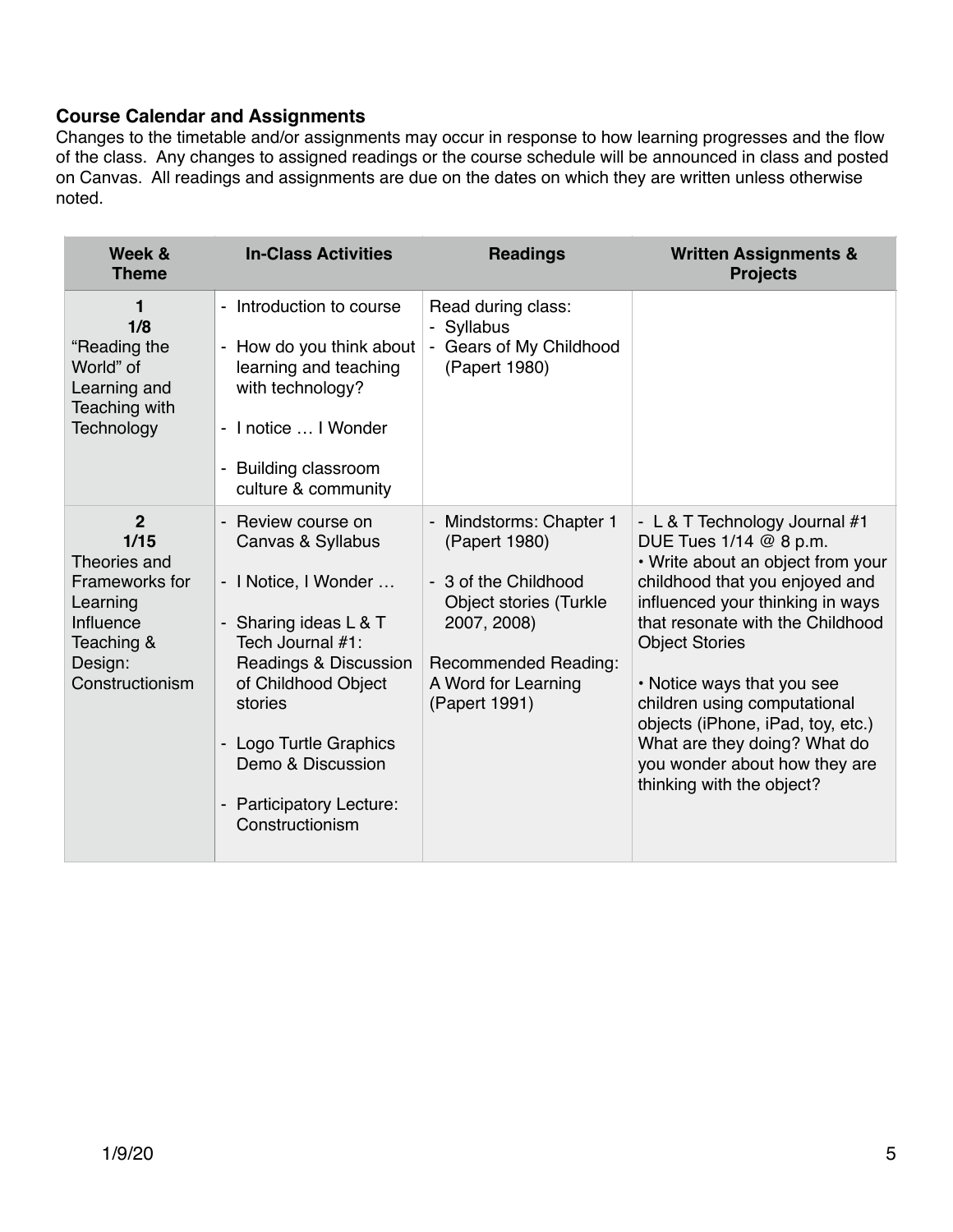| Week &<br><b>Theme</b>                                                                                                                                            | <b>In-Class Activities</b>                                                                                                                                                                                                                          | <b>Readings</b>                                                                                      | <b>Written Assignments &amp;</b><br><b>Projects</b>                                                                                                                                                                                                                                                                                                                                                                                                                                                                                                                               |
|-------------------------------------------------------------------------------------------------------------------------------------------------------------------|-----------------------------------------------------------------------------------------------------------------------------------------------------------------------------------------------------------------------------------------------------|------------------------------------------------------------------------------------------------------|-----------------------------------------------------------------------------------------------------------------------------------------------------------------------------------------------------------------------------------------------------------------------------------------------------------------------------------------------------------------------------------------------------------------------------------------------------------------------------------------------------------------------------------------------------------------------------------|
| 3<br>$1/22$<br>Theories and<br>Frameworks for<br>Learning<br>Influence<br>Teaching &<br>Design:<br>Constructionism 2                                              | - I Notice, I Wonder<br>- Readings Reflection<br>and Discussion<br>- Technology Inquiry:<br>Programming/Coding<br>in Microworlds for<br>learning<br>Intro Nasir et. al., &<br>$\blacksquare$<br>Gutierrez & Rogoff<br>Intro to coding in<br>Scratch | Mindstorms: Ch 3 Turtle<br>Geometry<br>Constructionism<br>(Kafai 2006)                               | Technology Inquiry: Create a<br>project in Microworlds EX that<br>you find interesting<br>L & T Tech Journal #2:<br>DUE Tues 1/21 @ 8 p.m.<br>- Describe the project(s) that<br>you made and reflect on what<br>the process of creating it was<br>like for you. What was fun,<br>challenging, motivating, and/<br>or frustrating? What did you<br>learn? How did you learn it?<br>What questions did your<br>experience raise for you<br>about learning and teaching?<br>Choose 2 excerpts from each<br>paper that were particularly<br>useful to your thinking about<br>learning |
| $\overline{4}$<br>1/29<br>Theories and<br>Frameworks for<br>Learning<br>Influence<br>Teaching &<br>Design:<br>Coordinating<br>Constructionism<br>& Constructivism | - Share and discuss<br>Scratch projects &<br>readings<br>- Participatory Lecture:<br><b>Big Ideas from Papert</b><br>and Duckworth                                                                                                                  | The Having of Wonderful<br>Ideas essay<br>(Duckworth 2006)<br>Mindstorms: Ch 5<br><b>Microworlds</b> | Technology Inquiry: Create a<br>project in Scratch that you find<br>interesting<br>L & T Technology Journal #3<br>DUE Tues 1/28 @ 8 p.m.<br>- Write about what you notice in<br>the learning of and with<br>Scratch<br>- Choose 2 excerpts from each<br>paper that were particularly<br>useful to your thinking about<br>learning                                                                                                                                                                                                                                                 |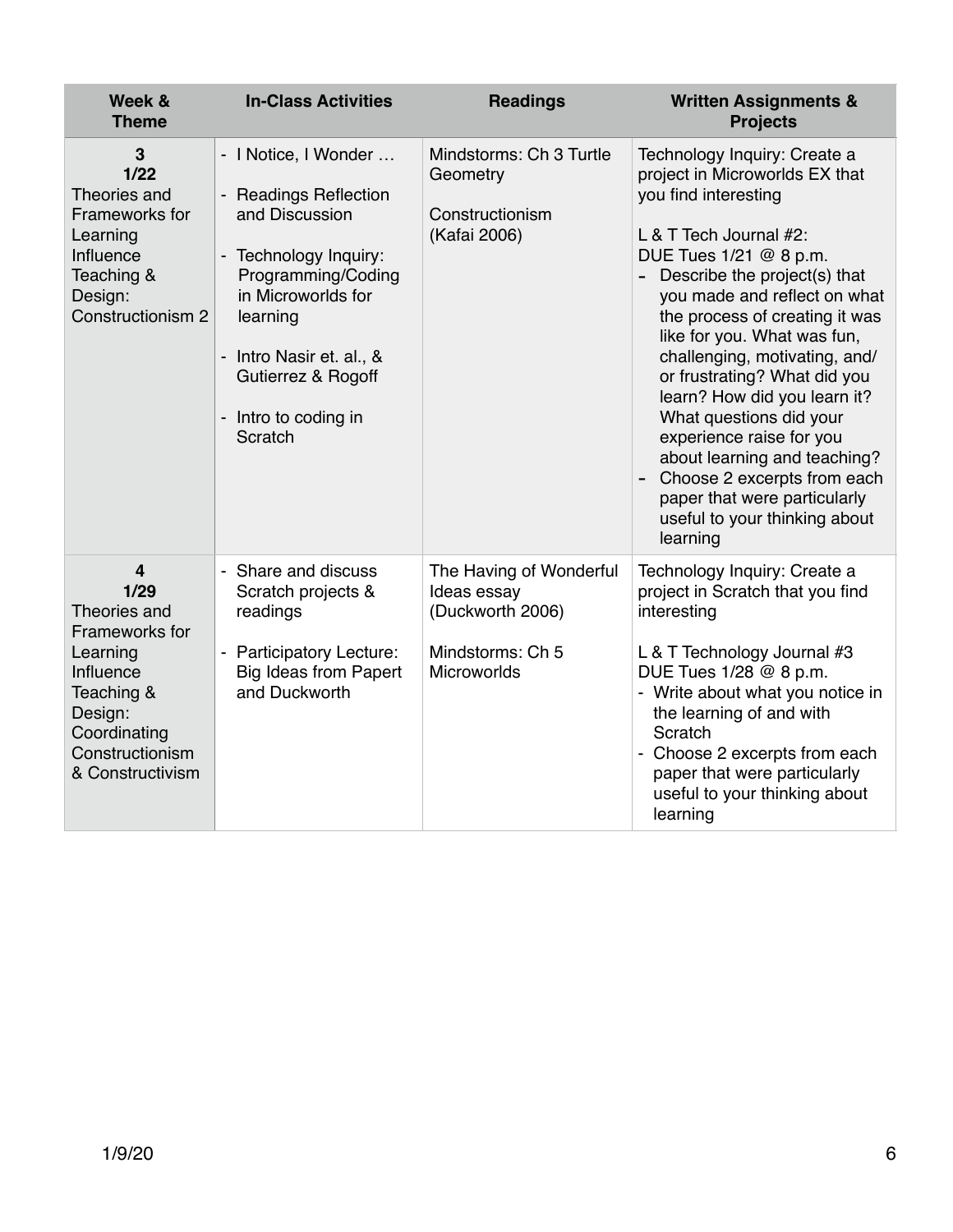| Week &<br><b>Theme</b>                                                                                                                              | <b>In-Class Activities</b>                                                                                                                                                                                                                                                                                                                           | <b>Readings</b>                                                                                                                                        | <b>Written Assignments &amp;</b><br><b>Projects</b>                                                                                                                                                                                                                                                                                          |
|-----------------------------------------------------------------------------------------------------------------------------------------------------|------------------------------------------------------------------------------------------------------------------------------------------------------------------------------------------------------------------------------------------------------------------------------------------------------------------------------------------------------|--------------------------------------------------------------------------------------------------------------------------------------------------------|----------------------------------------------------------------------------------------------------------------------------------------------------------------------------------------------------------------------------------------------------------------------------------------------------------------------------------------------|
| 5<br>2/5<br>Theories and<br>Frameworks for<br>Learning<br>Influence<br>Teaching &<br>Design: Beyond<br>Constructionism<br>to Culture in<br>Learning | Technology Inquiry:<br>$\overline{\phantom{a}}$<br>The Spiro Inquiry<br>(Hooper & Freed 2013)<br><b>Presentation "They</b><br>$\overline{\phantom{a}}$<br>have their Own<br>Thoughts ":<br>Children's Learning of<br><b>Computational Ideas</b><br>from a Sociocultural<br>Perspective (Hooper)<br>- Discussion of Learning<br>as a cultural process | Learning as a Cultural<br>Process (Nasir,<br>Rosebery, Warren, Lee<br>2006)<br><b>Cultural Repertoires of</b><br>Practice (Gutierrez &<br>Rogoff 2003) | Technology Inquiry: Engage a<br>learner (or two) in creating a<br>Scratch or Microworlds project<br>L & T Technology Journal #4<br>DUE Tues 2/4 @ 8 p.m.<br>Describe the project that was<br>created<br>What did you notice about the<br>learners work and thought?<br>What was challenging or easy<br>in your interactions as a<br>teacher? |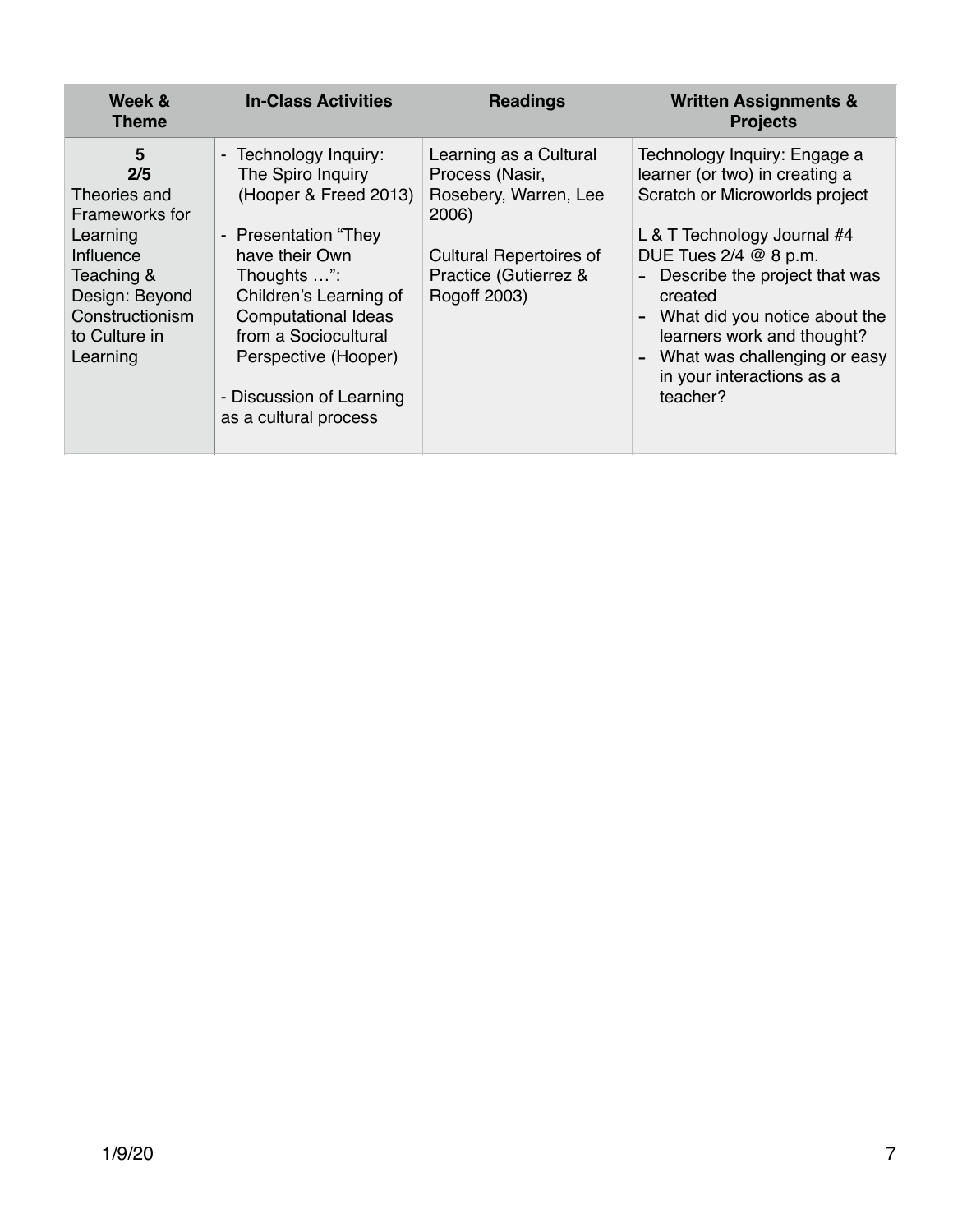| Week &<br><b>Theme</b>                                                                                                                                                                   | <b>In-Class Activities</b>                                                                                                                                                                                                                                                           | <b>Readings</b>                                                                                                                                                 | <b>Written Assignments &amp;</b><br><b>Projects</b>                                                                                                                                                                                                                                                                                                                                                                                                                                                                                                                                                                                                                                                                                                                                                                                                                                                                                                                                                                                   |
|------------------------------------------------------------------------------------------------------------------------------------------------------------------------------------------|--------------------------------------------------------------------------------------------------------------------------------------------------------------------------------------------------------------------------------------------------------------------------------------|-----------------------------------------------------------------------------------------------------------------------------------------------------------------|---------------------------------------------------------------------------------------------------------------------------------------------------------------------------------------------------------------------------------------------------------------------------------------------------------------------------------------------------------------------------------------------------------------------------------------------------------------------------------------------------------------------------------------------------------------------------------------------------------------------------------------------------------------------------------------------------------------------------------------------------------------------------------------------------------------------------------------------------------------------------------------------------------------------------------------------------------------------------------------------------------------------------------------|
| 6<br>2/12<br>Exploring<br>Technological<br><b>Tools for Learning</b><br>& Teaching:<br><b>Digital Design</b><br>Fabrication &<br>Maker spaces as<br>places for<br>learning &<br>teaching | - Discuss Readings<br>- Share and Discuss<br>experiences with Spiro<br>Inquiry<br>- Intro to Making:<br>community digital tools<br>and environments<br>- Plan to visit a maker<br>space (on campus or<br>off) where you can<br>practice and observe<br>digital design<br>fabrication | <b>Computational Thinking</b><br>(Wing 2006)<br><b>Computational Thinking</b><br>with Scratch (Brennan &<br>Resnick (website))<br>Mindstuff (Eisenberg<br>2003) | Technology Inquiry:<br>Continue investigation with Spiro<br>& engage learners in the inquiry<br>Prep for MetaMakes Field Work<br>project<br>L & T Technology Journal #5<br>DUE Tues 2/11 @ 8 p.m.<br>- Describe what it was like for<br>you to learn with Spiro. What<br>did you figure out about Spiro<br>designs? What question(s) did<br>you try to answer?<br>- Describe the teaching<br>experience that you provided.<br>What did you notice about<br>learning and teaching with<br>Spiro? What question(s) did<br>learners try to answer? How<br>did the process of asking their<br>own questions affect their<br>learning experience?<br>- Write about what you notice<br>about their learning that seems<br>to be tied to the interactions<br>with the physical, digital or<br>fabrication parts of the activity.<br>Also, what do you notice about<br>the social and cultural parts of<br>the learning experience for<br>them. What was it like for you<br>to teach/engage them in<br>learning through the Spiro<br>Inquiry? |
|                                                                                                                                                                                          |                                                                                                                                                                                                                                                                                      |                                                                                                                                                                 |                                                                                                                                                                                                                                                                                                                                                                                                                                                                                                                                                                                                                                                                                                                                                                                                                                                                                                                                                                                                                                       |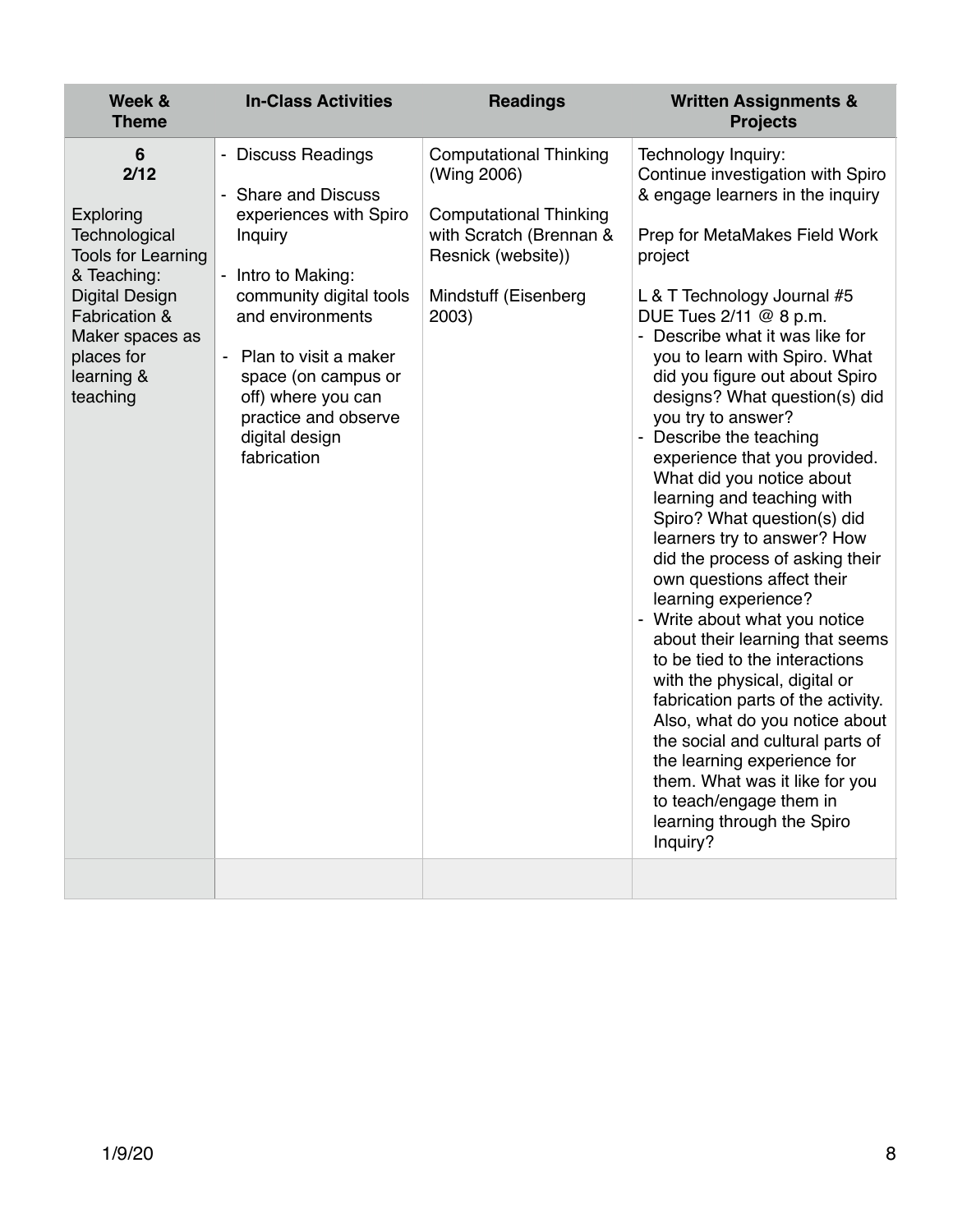| Week &<br><b>Theme</b>                                                                                                                                                                                                                | <b>In-Class Activities</b>                                                                                                                                                                                                                                                                                                                                                                              | <b>Readings</b>                                                                                                                                                                                                                                                                                             | <b>Written Assignments &amp;</b><br><b>Projects</b>                                                                                                                                                                                                                                                                                                                                                                                                                                                                                                                                                                                                       |
|---------------------------------------------------------------------------------------------------------------------------------------------------------------------------------------------------------------------------------------|---------------------------------------------------------------------------------------------------------------------------------------------------------------------------------------------------------------------------------------------------------------------------------------------------------------------------------------------------------------------------------------------------------|-------------------------------------------------------------------------------------------------------------------------------------------------------------------------------------------------------------------------------------------------------------------------------------------------------------|-----------------------------------------------------------------------------------------------------------------------------------------------------------------------------------------------------------------------------------------------------------------------------------------------------------------------------------------------------------------------------------------------------------------------------------------------------------------------------------------------------------------------------------------------------------------------------------------------------------------------------------------------------------|
| 7<br>2/19<br><b>Exploring</b><br>Technological<br><b>Tools for Learning</b><br>& Teaching:<br>What is a<br>microworld and<br>how do you live in<br>it?                                                                                | - Share and Discuss<br>experiences with digital<br>design fabrication<br><b>Microworlds Circus</b><br>$\blacksquare$<br><b>Details for Final</b><br>$\blacksquare$<br>Projects & Review of<br>repertoire of<br>technological tools<br><b>Guest Speaker:</b><br>Mike Horn "TunePad"                                                                                                                      | Twenty-Four, Forty-Two:<br>Keeping it Complex<br>(Duckworth, 1991)<br>Messing about in time<br>(Franz and Papert 1988)<br>(recommended reading)<br>Chapter 1, Vignette and<br>interview in Blocks to<br>Robots (Umaschi Bers<br>2008)<br>Watch videos of children<br>building and playing with<br>robots    | Technology Inquiry:<br>Design a microworld to help a<br>learner explore a set of idea<br>within any subject matter<br>L & T Technology Journal #6<br>DUE Tues 2/18 @ 8 p.m.<br>- Write about the rationale for<br>the design of your microworld.<br>Describe your microworld<br>including pictures and any<br>other media. Refer to ratings<br>to support your rationale and<br>description. What ideas is it<br>designed for learners to<br>explore? What kinds of<br>interactions with the<br>technology will support their<br>learning? How can it be used<br>collaboratively?<br>Prepare to have classmates<br>work in your microword during<br>class |
| 8<br>2/26<br><b>Exploring</b><br>Technological<br><b>Tools for Learning</b><br>& Teaching:<br>Making, Culture,<br>Power and Equity<br>$\pm$<br><b>Electronic Art</b><br>and Robotics as<br>engineering,<br>design, and<br>programming | <b>Participatory Lecture:</b><br>Culture and Equity in<br>Learning through<br>Making<br>Intro to Robotics: (incl.<br>Constructopedia &<br><b>Robot Competitions)</b><br>Technology Inquiry:<br>Lego Mindstorms with<br>Starter ideas and<br>robots to build & Little<br><b>Bits</b><br>- Technology Inquiry:<br>Electronic Art - i.e. Jie<br>Qi's work, Little Bits,<br>Makey Makey, Circuit<br>Boards) | transcripts from Tinkering<br><b>Afterschool Research</b><br>The Maker Movement in<br><b>Education (Halverson</b><br>and Sheridan 2014)<br>Making through the Lens<br>of Culture and Power:<br><b>Toward Transformative</b><br><b>Visions for Educational</b><br>Equity (Vossoughi,<br>Hooper, Escude 2016) | Technology Inquiry:<br>Continue to explore with creating<br>your robot or interactive design<br>L & T Technology Journal #7<br>DUE Tues 2/25 @ 8 p.m.<br>- What did you learn from<br>building your robot or design?<br>What did you learn from<br>programming your robot or<br>design?<br>- Write your reflections on<br>questions about culture,<br>power, equity and working with<br>digital tools based on the<br>readings<br>Sketch out ideas for final<br>project                                                                                                                                                                                   |